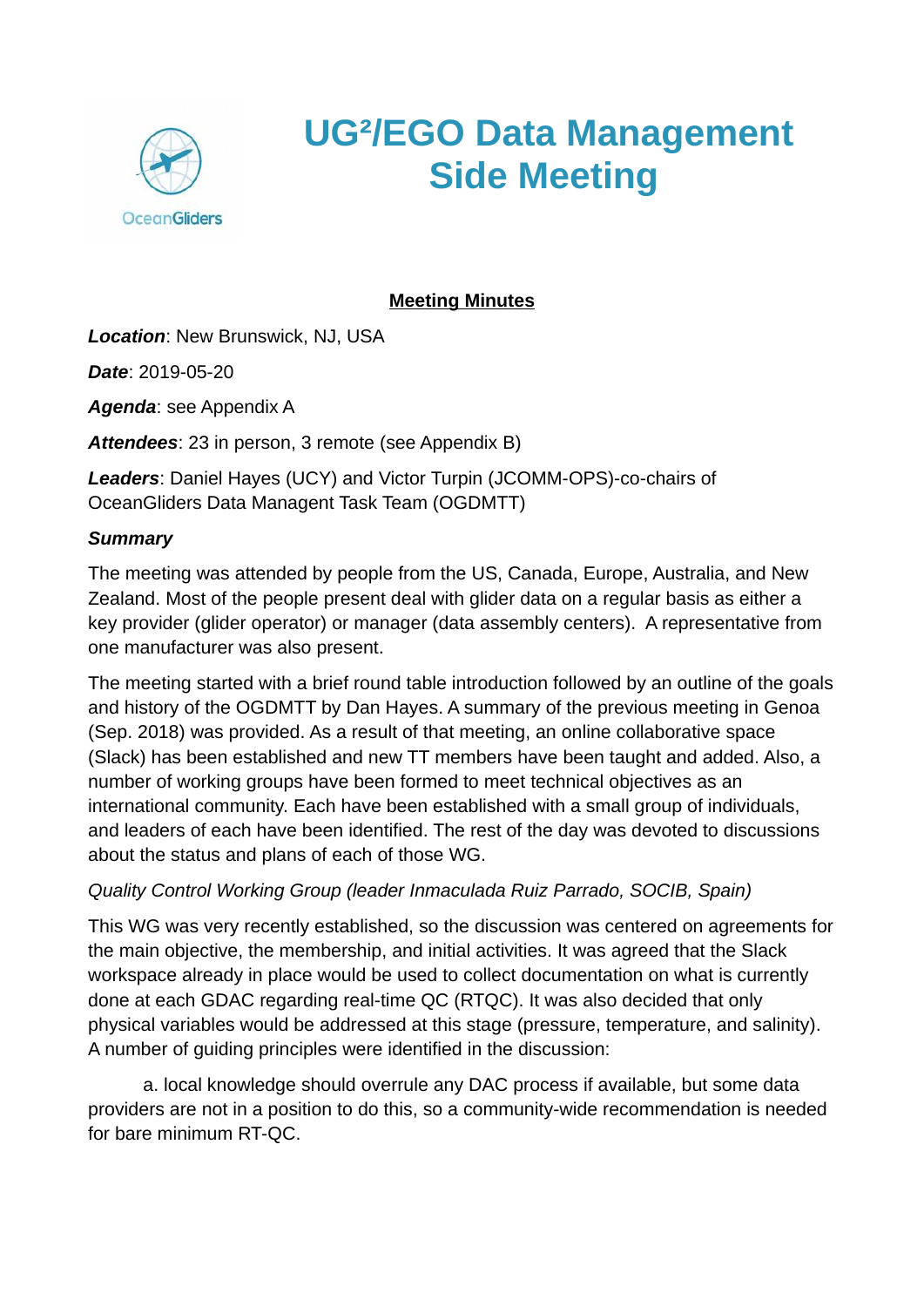b. Data received from providers should not be modified, but should initially be flagged with RT process. Any changed values should be added as separate variables, and could also be flagged with delayed-mode (DM) processes.

c. It is important to keep in mind who is using the data and to make attempts to receive feedback on data quality and impact, as well as usefulness of the RT-QC flags. This is technically difficult, but not impossible (e.g. weather forecasting centers who use GTS).

Regular internal teleconferences were recommended (e.g. every 2 months), and feedback to/from the rest of the TT, and to OG in general were noted as mandatory. Efforts to establish links with other international networks are also needed.

### *Data Format Working Group (leaders John Kerfoot, Rutgers/IOOS and Victor Turpin, JCOMM-OPS)*

This WG was introduced by Victor Turpin of JCOMM-OPS who emphasized that the purpose of this WG is to allow the FAIR usage of glider data. JCOMM-OPS, through community contributions, has supported this effort by supporting the Technical Coordinator position, who is tasked primarily with collecting, monitoring, and promoting information about glider deployments. The only way this can work on an international level is if metadata of those deployments are harmonized, allowing automatic aggregation and mapping of deployments. It was proposed to consider the OG 1.0 data format as simply an extension to existing formats to allow such mapping, although it was recognized that there are some fundamental differences to the NetCDF files used by each GDAC that need to be harmonized initially (e.g. coordinate axes of dive profile number or time). Files that meet the OG specification would then be visible to the public automatically. Other reasons to move towards a common format are related to reduced duplication of effort and interoperability for data users. Initial objectives are:

a. Identify the initial set of variables (ocean and metadata) that will be included in OG1.0. These will be limited to physical variables and fundmental deployment and platform details.

b. Identify technical implications of adopting a mirrored GDAC, consisting of centers in Europe and the U.S.

#### Agenda for this task :

- The first version of the format comparison and requirements will be delivered to GDACs and member of the OG1.0 working group by the end of Juin.
- Agreement on the format should be reach by the end of 2019.
- Full Implementation agenda should be discuss with the DACS by the end of the year too.

## *GTS Working Group (leaders Justin Bick, BODC and Kevin O'Brien, NOAA/JCOMM-OCG)*

The youngest and most specific one, this WG was initiated by the leaders to maximize the impact and visibility of glider data for operational meteorological forecasting centers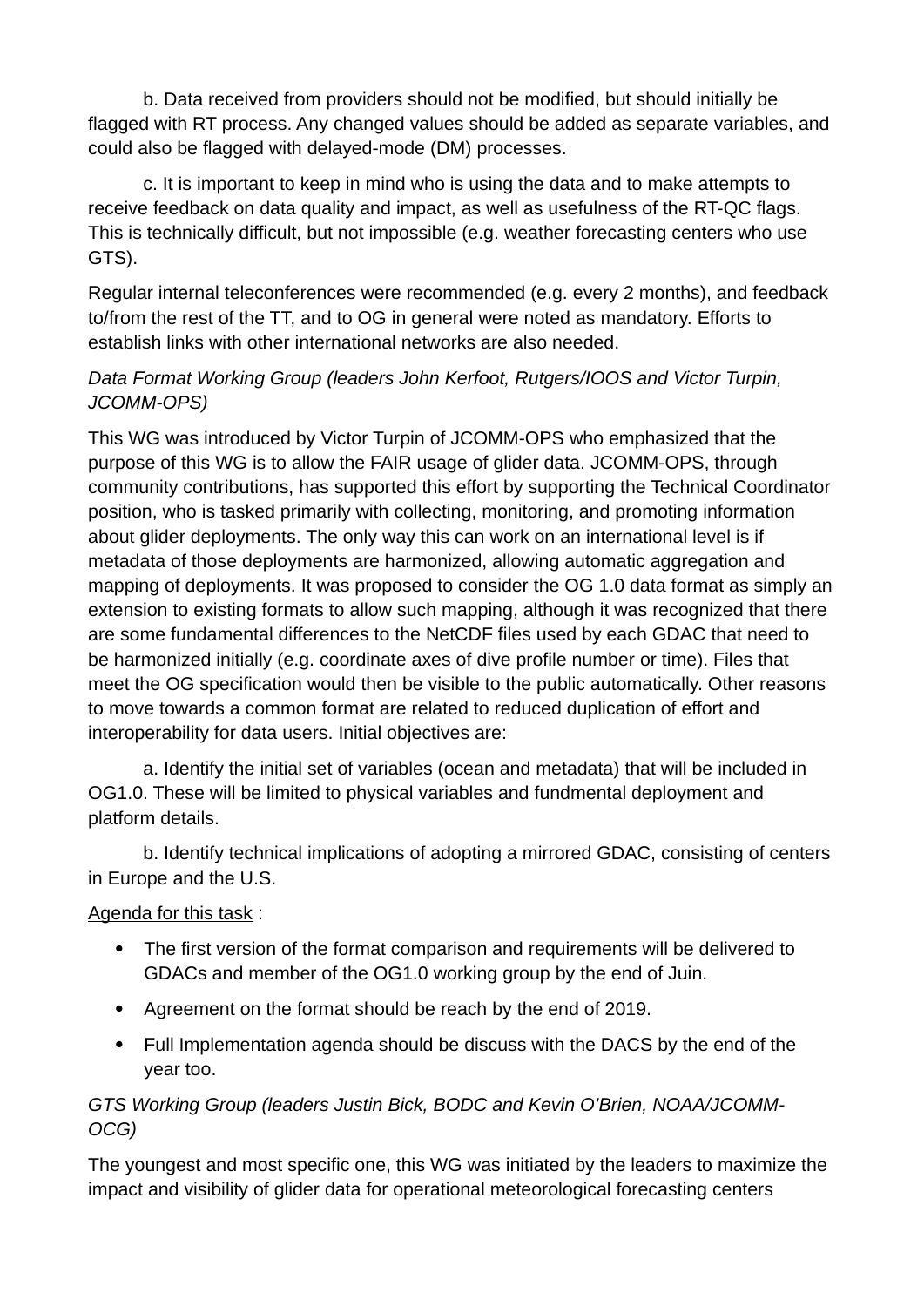around the world. These centers use the Global Telecommunication System (GTS) to harvest data for data assimilation into weather models using specific formats, of which BUFR is the most common. There is no glider-specific BUFR format and this was identified as an achievable and useful format to pursue. It would allow the JCOMM to be automatically notified of glider deployments which contribute to weather forecasts via the platforms' WMO numbers and deployment dates. A road map was outlined on how this could be most quickly and efficiently done:

a. Put together a list of the key variables collected by gliders that are or could soon be used by weather forecasting centers. Sample files should also be provided.

b. Share this with Dave Berry, a BUFR expert, who can work with the TT team to define a format template.

c. Begin the approval procedure at the WMO, which may take over one year.

## *KPI and Best Practices (Victor Turpin and Emma Heslop, IOC/UNESCO)*

While not a WG, KPI and best practices run throughout this TT. The main reason to discuss KPI is because it is perhaps the most useful way to quantitatively document the status, growth, and achievements of an international network of platforms. In particular, gliders are typically managed at a country or regional level, but often in the frame of international efforts of ocean observations. It was shown that KPIs are useful to three types of stakeholders: funders, operators of the global network (e.g. JCOMM OPS), and users of the network (data providers and "consumers"). The KPI in question can thus be "internal" or "external" depending on whether it is useful for operators to spot problems or deficiencies promptly or if it is useful for big-picture impact assessment. Iit was noted that KPI should not be restricted to the ODGMTT, but that each OG TT should have some indicators related to its objectives. A harmonized set of meta-data once again will most likely be required in order to generate those KPI. It was decided that an initial set of KPI needs to be formed for further discussion.

## *Breakout Meeting (21/5)*

This was attended mostly by glider operators interested in providing glider data to others in the proper way, or to acquire glider data for their work. Specialists in data management were also present, as well as one manufacturer. The primary outcome was the identification of a need to help new users enter the community: where to get and to provide data. An action item was noted to create one pagers for this for the US, EU, and Australia (the first action of the OGDMTT in 2017, but never finalized and published).

Output of the Breakout Session should be available soon.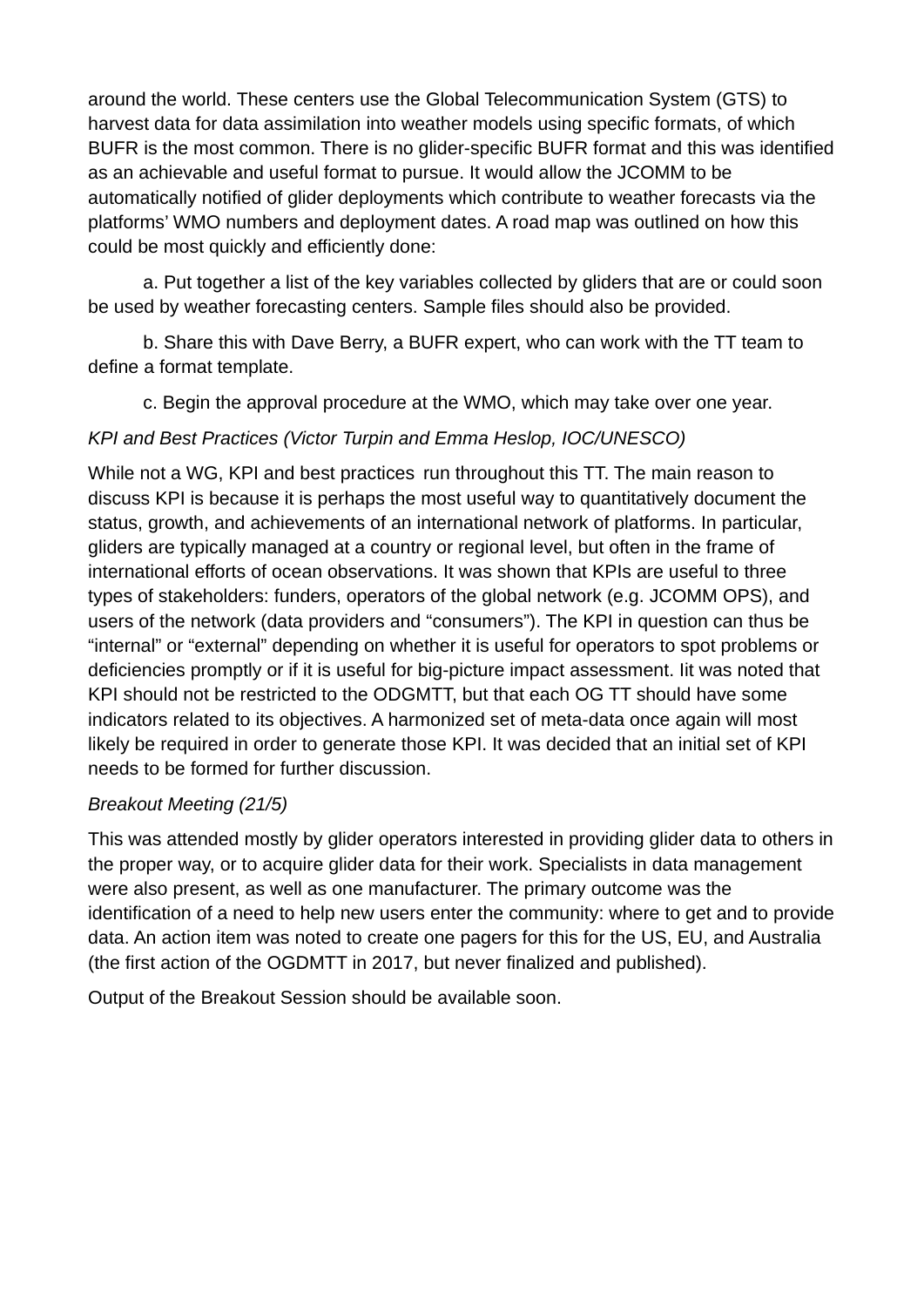#### *Action Items*

1. Collect and share QC documentation: what is done in real time for pressure, temperature, conductivity, and salinity at each data center? - Parrado, Slater

2. Create a document describing what an OG1.0 NetCDF format needs to include and how it should be formatted. - Turpin, Kerfoot

3. Create a list of parameters needed to be included in a new glider-specific BUFR file, with example files (existing NetCDF from different data centers). - Hayes, Buck

4. Create a short list of KPI for internal and external purposed for the OGDMTT and put on Slack with invitation to add/comment. - Turpin, Heslop

5. Encourage wider participation in the OGDMTT and WG. -Turpin, Hayes

6. Discuss next meeting teleconference, face-face.

7. Create one pagers for data upload and download for the US, EU, and Australia - Hayes, Turpin, Kerfoot, Woo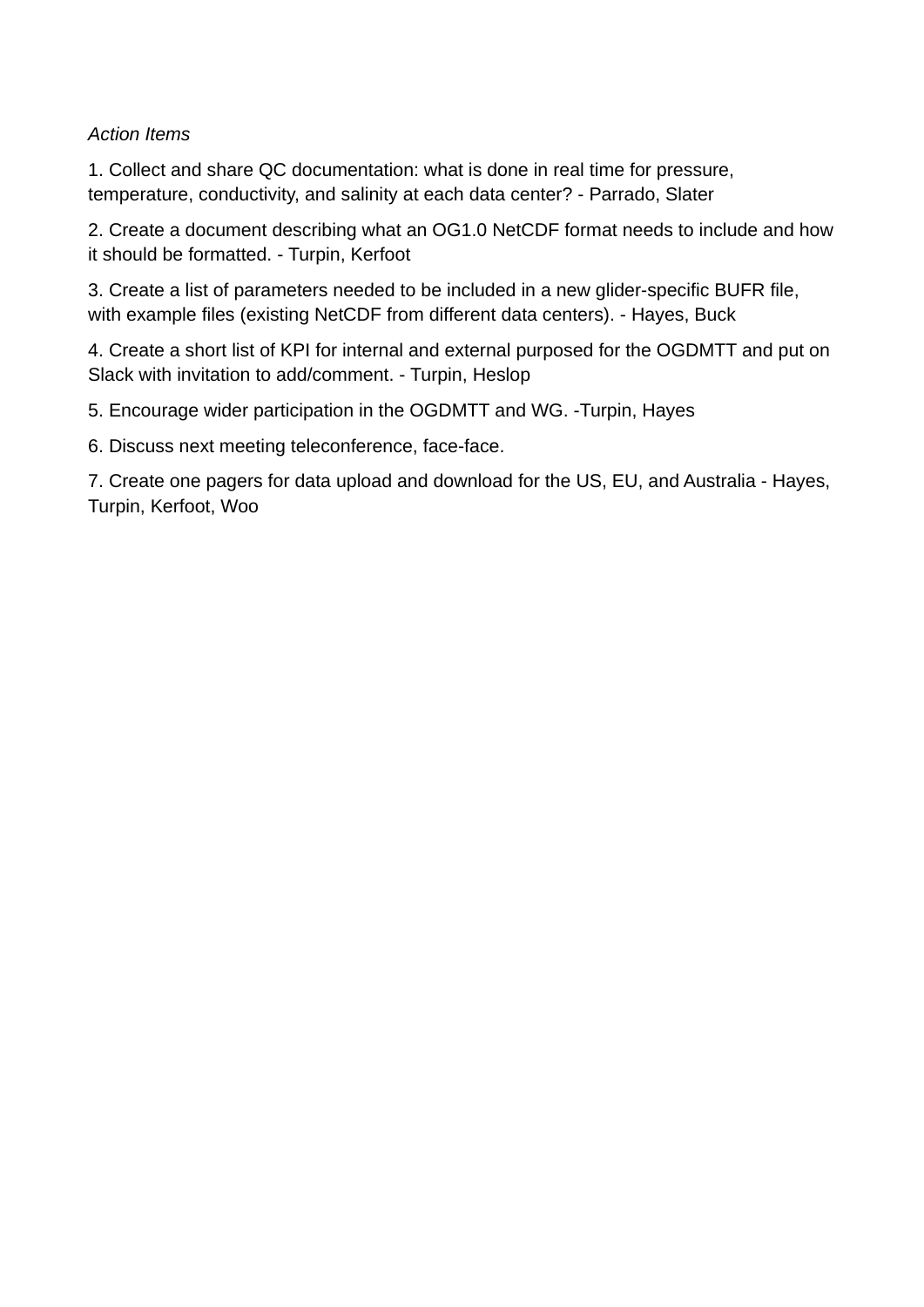

# **UG<sup>2</sup>/EGO Data Management Side Meeting**

#### Monday 20 May 2019, 10:00 - 17:00, Hyatt\* Hotel reserved room

- Introduction: Dan Hayes / Victor Turpin ~30 min ٠
	- <sup>o</sup> Progress against objectives since last data management meeting (Genova).
	- <sup>o</sup> Working Groups initiatives (OC, BP, GTS-BUFR, KPI, OG1.0)
	- <sup>o</sup> How do we report to the community? How do we make the OceanGliders Data Management programs run on a regular basis?
- Quality Control: Inmaculada Ruiz-Parrado / Benjamin LaCour ~30 min
	- <sup>o</sup> brief discussion via Skype will be held in order to discuss a convenient way to kick off this WG.
- OG1.0 Data Format: John Kerfoot / Victor Turpin ~1h30
	- <sup>o</sup> Report about the IOOS/IMOS/EGO format
	- <sup>o</sup> Open discussion and proposition toward the OG1.0
	- <sup>o</sup> Implementation plan
	- <sup>o</sup> Toward an "ARGO like" GDAC strategy?

#### Lunch Break 12:30 - 14:00

- GTS-BUFR: Kevin O'Brien / Justin Buck ~1h30
	- <sup>o</sup> Develop the BUFR format which will be derived from the OG1.0 Format for realtime transmission to the GTS. First steps are to define the parameters to be sent via the GTS, the desired format and then present to the community for feedback. At this meeting, current ideas will be presented and feedback will be welcome.
- Maps and KPI for Data Management: ~1h30
	- <sup>o</sup> How would we like to see OceanGliders data management represented into the JCOMMOPS system?
		- Governing our own networks
		- Governing Integrated OOS
	- What kind of index would be interesting to monitor the OceanGliders program in terms of Data Management?
- Priorities and agenda  $2019/2020: -30$  min

\* Hyatt Regency New Brunswick, Two Albany Street, New Brunswick, New Jersey 08901 United **States**